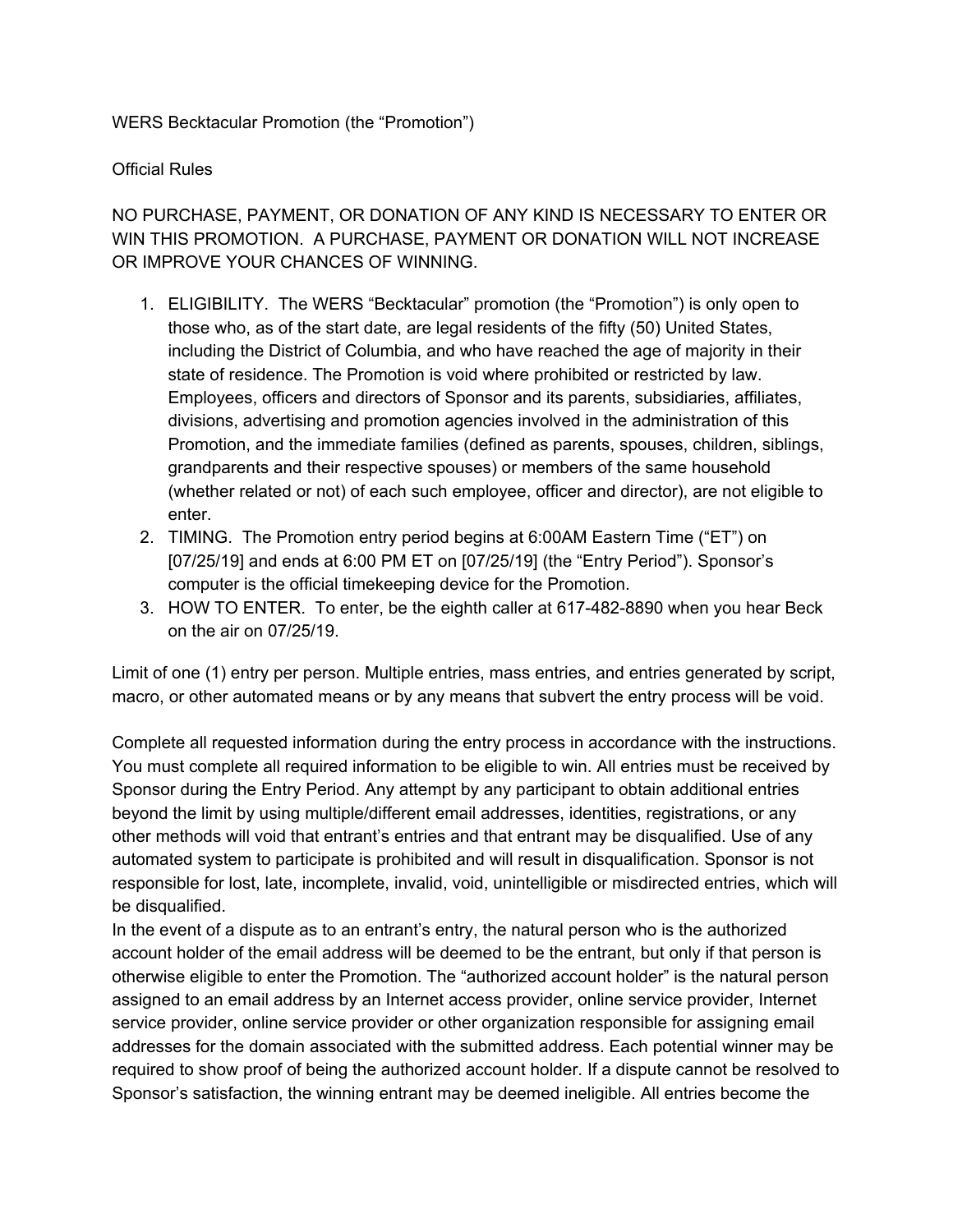exclusive property of Sponsor and none will be acknowledged or returned. Proof of submission will not be deemed proof of receipt of entry by Sponsor.

- 1. DRAWING; ODDS; NOTIFICATION. On or about [07/25/19] Sponsor or Sponsor's designee will randomly select potential winner(s) from among all eligible entries received. Odds of winning a prize depend on the number of eligible entries received. The entrant selected must comply with all terms and conditions of these Official Rules, and winning is contingent upon fulfilling all requirements and requests of Sponsor during the verification process. The potential winner will be notified by phone, mail, courier and/or email. The potential winner may be required to execute and return to Sponsor a notarized Affidavit of Eligibility, a Liability Release, and, except where prohibited by law, a Publicity Release (an "Affidavit/Release") in the form(s) provided by Sponsor in order to claim his/her prize. The Affidavit/Release must be returned to Sponsor by the date and/or time indicated. If the potential winner cannot be contacted within seven (7) days of the first attempt to contact him/her, or if the potential winner fails to return the Affidavit/Release within the specified time, or if any prize or prize notification is returned as undeliverable, or if the potential winner is found to be ineligible, or if the potential winner does not comply with the Official Rules or the requests of Sponsor, then the potential winner may be disqualified and an alternate winner selected by Sponsor in its sole discretion in his/her place, at random from among all eligible non-winning entries received by Sponsor for the Promotion.
- 2. PRIZE(S). 1 prize(s) will be awarded in this Promotion. The approximate retail value ("ARV") of a prize is 275 dollars (\$275). Prize must be accepted as awarded, and prize is awarded "AS IS" with no warranty, representation or guarantee, express or implied, in fact or in law, made by Sponsor or for which Sponsor shall be liable, including, without limitation, ANY IMPLIED WARRANTIES OF MERCHANTABILITY, NON-INFRINGEMENT OR FITNESS FOR A PARTICULAR PURPOSE. No substitution, assignment or transfer of a prize is permitted, except by Sponsor, who reserves the right to substitute a prize with another prize of greater or equal value, in the event of unavailability of the advertised prize. Winner is solely responsible for any and all costs, fees, taxes and expenses associated with prize award, receipt and use, including, without limitation, all federal, state and local taxes on the prize. For prizes valued over \$600, prize winner will be issued an IRS Form 1099 for the retail value of the prize. If potential winner does not wish to accept the prize, an alternate winner will be selected from the pool of eligible entrants. All details of the prize not set forth herein will be determined by Sponsor in its sole discretion. All entrants and entries are subject to verification prior to the awarding of a prize, as are the eligibility, age and other claims of/information provided by a potential prize winner.
- 3. DATA. Information collected in this Promotion will be administered by Sponsor in accordance with its Privacy Policy, located at http://wers.org/wers-privacy-policy.
- 4. OFFICIAL RULES. These Official Rules are available at [www.wers.org](http://www.wers.org/) or by sending a self-addressed envelope to "[[Becktacular]]" – Rules Request." c/o WERS, 120 Boylston Street, Boston, MA 02116.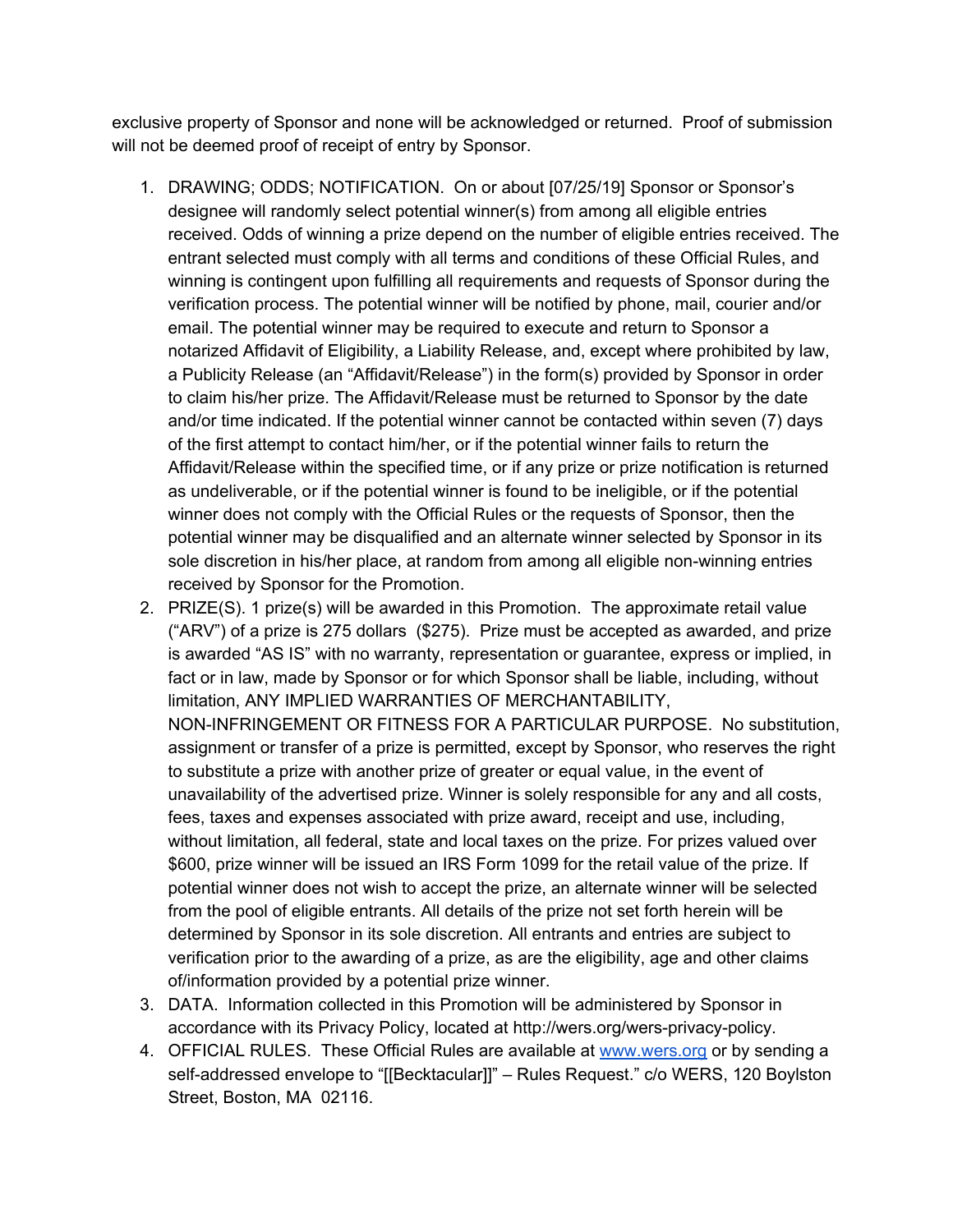- 5. WINNERS LIST. To request a list of winners, send a self-addressed postage-stamped envelope to "[Name of Promotion]" – "Winner List Request," c/o WERS, 120 Boylston Street, Boston, MA 02116. Requests must be received by 09/08/19.
- 6. SPONSOR. The sponsor is WERS, 120 Boylston Street, Boston, MA 02116.
- 7. AGREEMENT TO OFFICIAL RULES AND DECISIONS. By participating, each entrant fully and unconditionally agrees to be bound by and accepts these Official Rules, and the decisions of Sponsor (including, without limitation, decisions regarding eligibility of entries, the selection of entrants and the winner, and the awarding of the prize), which are final and binding in all respects.
- 8. PUBLICITY. Except where prohibited by law, participation in the Promotion constitutes winner's consent to Sponsor's (and its designees', successors' and assigns') use of winner's name, biography, likeness, voice, photographs, video, opinions, statements, hometown, state and country for promotional purposes in any manner or media (including, without limitation, online), worldwide, in perpetuity, and without further payment, consideration, notice, review or consent.
- 9. GENERAL CONDITIONS. Sponsor reserves the right, in its sole discretion, to terminate, modify or suspend the Promotion if, in Sponsor's opinion, there is any suspected or actual evidence of electronic or non-electronic tampering with any portion of the Promotion, or if viruses, bugs, unauthorized intervention, fraud, technical difficulties or failures or any other factor beyond Sponsor's reasonable control corrupt or affect the administration, security, fairness, integrity or proper conduct of the Promotion. In such event, Sponsor reserves the right (but does not have the obligation) in its sole discretion to award the prize at random from among eligible, non-suspect entries received up to the time of suspected impairment. Sponsor reserves the right in its sole discretion to disqualify any individual it finds to be tampering with the entry process or the operation of the Promotion or to be acting in violation of these Official Rules or in an unsportsmanlike or disruptive manner. Any attempt by any person to deliberately damage any website or undermine the legitimate operation of this Promotion is a violation of criminal and civil laws, and, should such an attempt be made, Sponsor reserves the right to seek damages and other remedies from any such person to the fullest extent permitted by law. Sponsor's failure to enforce any term of these Official Rules shall not constitute a waiver of that provision or any other provision of these Official Rules.
- 10. RELEASE. By entering, each entrant forever, fully and irrevocably releases and holds harmless Sponsor, Emerson College, and their parents, subsidiaries and affiliates, and their respective agents, advertising and promotion agencies, affiliates, Promotion partners and prize suppliers, and Facebook, and all of their respective employees, officers, directors, shareholders and agents from and against all claims, damages or liabilities arising in whole or in part, directly or indirectly, from entrant's participation and/or entry in the Promotion and/or entrant's award, receipt or use of any prize awarded in the Promotion.
- 11. LIMITATIONS OF LIABILITY. Sponsor is not responsible for: (a) incorrect or inaccurate transcription of entry information or late, lost, stolen, unintelligible, illegible, damaged, mutilated, altered, incomplete or misdirected entries or entries received through